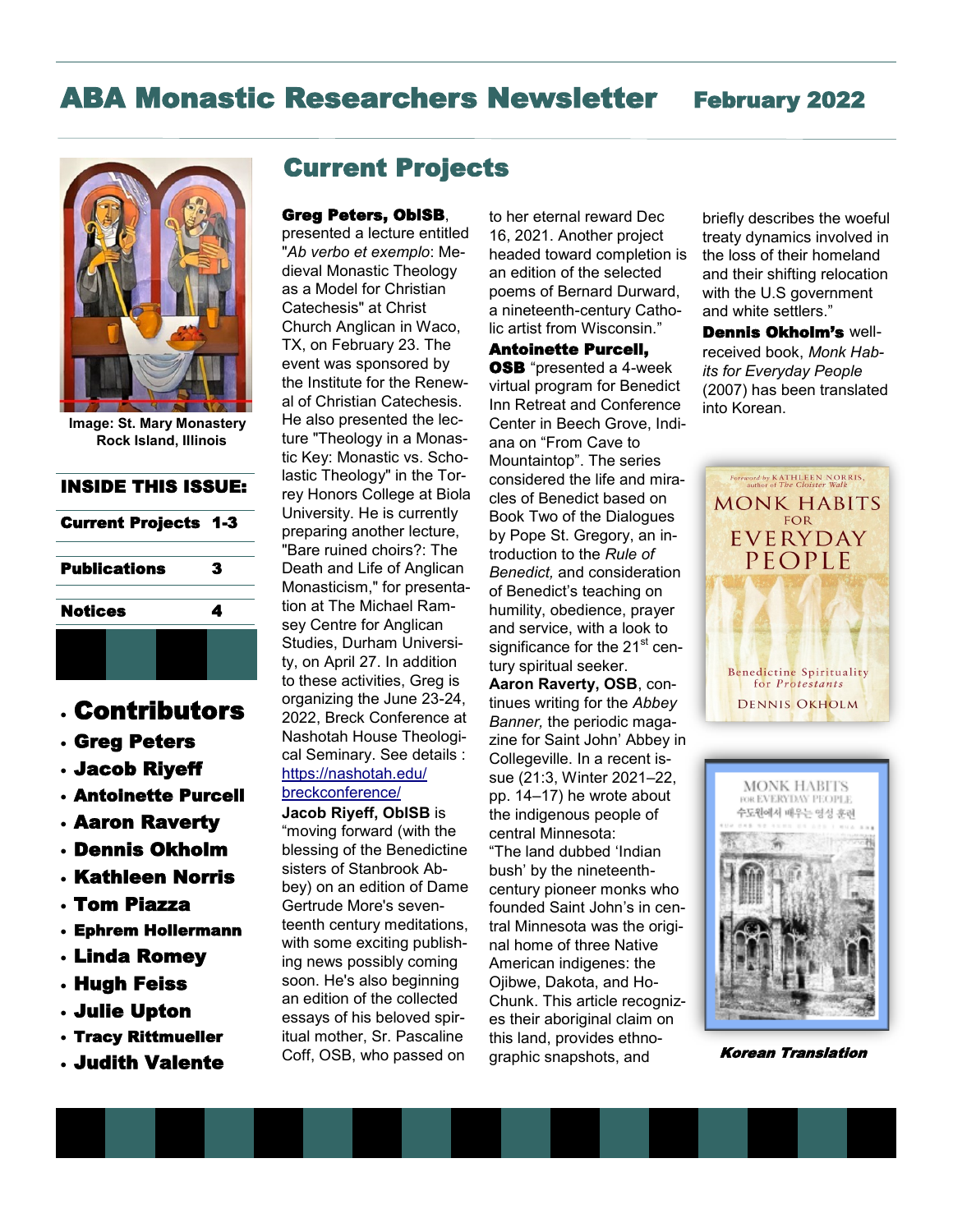# Current Projects cont.



*In Coenobium, Michael Casey successfully demonstrates that the individual search for God and community life are not two disparate elements of coenobitism but are in fact mutually dependent upon one another.*  —Colleen Maura *McGrane, OSB*



### Kathleen Norris,

**OblSB, reports as follows:** "I continue to write regularly for *Give Us This Day*  and SoulTelegram. On March 16 I'll be participating in a program on 'Stability for Non-Monks' for Paraclete Press, along with the author Michael Patrick O'Brien."

**Tom Piazza is working** on an article on membership trends among Benedictine monks in Brazil. .Also still in progress is an article on the metaphors used to describe the monastic life and how they may need to be updated in order to be more understandable to younger people today.

Ephrem Hollermann, **OSB**, is beginning a book project on the life and legacy of Mother Benedicta Riepp, OSB, foundress of the Bavarian tradition of Benedictine women in North America. Her plan has a threefold goal: 1) to explore the historical context of Riepp's early life during the Catholic Revival in Europe, and the post-French Revolution period of restoration in Bavaria, 2) to bring together into one narrative the disparate pieces of available biographical information, and 3) to discuss Riepp's vision and spirit based on her extant letters and her life experiences. A final section of the book will include a collection of relevant primary texts.

#### Linda Romey, OSB,

continues to write for the *Global Sisters Report,* a project of the *National Catholic Reporter.* She has sent a link to her recent provocative article: [https://](https://nam04.safelinks.protection.outlook.com/?url=https%3A%2F%2Fwww.globalsistersreport.org%2Fnews%2Freligious-life%2Fcolumn%2Fits-time-find-out-where-religious-life-can-go-without-patriarchy&data=04%7C01%7CEHollermann%40csbsju.edu%7C50abf328b88d43e48e8e08d) [www.globalsistersreport.or](https://nam04.safelinks.protection.outlook.com/?url=https%3A%2F%2Fwww.globalsistersreport.org%2Fnews%2Freligious-life%2Fcolumn%2Fits-time-find-out-where-religious-life-can-go-without-patriarchy&data=04%7C01%7CEHollermann%40csbsju.edu%7C50abf328b88d43e48e8e08d) [g/news/religious](https://nam04.safelinks.protection.outlook.com/?url=https%3A%2F%2Fwww.globalsistersreport.org%2Fnews%2Freligious-life%2Fcolumn%2Fits-time-find-out-where-religious-life-can-go-without-patriarchy&data=04%7C01%7CEHollermann%40csbsju.edu%7C50abf328b88d43e48e8e08d)-life/ [column/its](https://nam04.safelinks.protection.outlook.com/?url=https%3A%2F%2Fwww.globalsistersreport.org%2Fnews%2Freligious-life%2Fcolumn%2Fits-time-find-out-where-religious-life-can-go-without-patriarchy&data=04%7C01%7CEHollermann%40csbsju.edu%7C50abf328b88d43e48e8e08d)-time-find-outwhere-[religious](https://nam04.safelinks.protection.outlook.com/?url=https%3A%2F%2Fwww.globalsistersreport.org%2Fnews%2Freligious-life%2Fcolumn%2Fits-time-find-out-where-religious-life-can-go-without-patriarchy&data=04%7C01%7CEHollermann%40csbsju.edu%7C50abf328b88d43e48e8e08d)-life-can-gowithout-[patriarchy](https://nam04.safelinks.protection.outlook.com/?url=https%3A%2F%2Fwww.globalsistersreport.org%2Fnews%2Freligious-life%2Fcolumn%2Fits-time-find-out-where-religious-life-can-go-without-patriarchy&data=04%7C01%7CEHollermann%40csbsju.edu%7C50abf328b88d43e48e8e08d) . Linda also added a link to an article by Soli Solgado entitled "[Monasticism Sees A Renew](https://thecatholicspirit.com/news/nation-and-world/monasticism-sees-a-renewal-as-people-seek-meaning-in-a-rushed-world/)[al As People Seek Meaning in](https://thecatholicspirit.com/news/nation-and-world/monasticism-sees-a-renewal-as-people-seek-meaning-in-a-rushed-world/)  [a Rushed World](https://thecatholicspirit.com/news/nation-and-world/monasticism-sees-a-renewal-as-people-seek-meaning-in-a-rushed-world/)." [https://](https://nam04.safelinks.protection.outlook.com/?url=https%3A%2F%2Fthecatholicspirit.com%2Fnews%2Fnation-and-world%2Fmonasticism-sees-a-renewal-as-people-seek-meaning-in-a-rushed-world%2F&data=04%7C01%7CEHollermann%40csbsju.edu%7C50abf328b88d43e48e8e08d9f57393) [thecatholicspirit.com/news/](https://nam04.safelinks.protection.outlook.com/?url=https%3A%2F%2Fthecatholicspirit.com%2Fnews%2Fnation-and-world%2Fmonasticism-sees-a-renewal-as-people-seek-meaning-in-a-rushed-world%2F&data=04%7C01%7CEHollermann%40csbsju.edu%7C50abf328b88d43e48e8e08d9f57393) [nation](https://nam04.safelinks.protection.outlook.com/?url=https%3A%2F%2Fthecatholicspirit.com%2Fnews%2Fnation-and-world%2Fmonasticism-sees-a-renewal-as-people-seek-meaning-in-a-rushed-world%2F&data=04%7C01%7CEHollermann%40csbsju.edu%7C50abf328b88d43e48e8e08d9f57393)-and-world/ [monasticism](https://nam04.safelinks.protection.outlook.com/?url=https%3A%2F%2Fthecatholicspirit.com%2Fnews%2Fnation-and-world%2Fmonasticism-sees-a-renewal-as-people-seek-meaning-in-a-rushed-world%2F&data=04%7C01%7CEHollermann%40csbsju.edu%7C50abf328b88d43e48e8e08d9f57393)-sees-a[renewal](https://nam04.safelinks.protection.outlook.com/?url=https%3A%2F%2Fthecatholicspirit.com%2Fnews%2Fnation-and-world%2Fmonasticism-sees-a-renewal-as-people-seek-meaning-in-a-rushed-world%2F&data=04%7C01%7CEHollermann%40csbsju.edu%7C50abf328b88d43e48e8e08d9f57393)-as-people-seek[meaning](https://nam04.safelinks.protection.outlook.com/?url=https%3A%2F%2Fthecatholicspirit.com%2Fnews%2Fnation-and-world%2Fmonasticism-sees-a-renewal-as-people-seek-meaning-in-a-rushed-world%2F&data=04%7C01%7CEHollermann%40csbsju.edu%7C50abf328b88d43e48e8e08d9f57393)-in-a-rushed[world/](https://nam04.safelinks.protection.outlook.com/?url=https%3A%2F%2Fthecatholicspirit.com%2Fnews%2Fnation-and-world%2Fmonasticism-sees-a-renewal-as-people-seek-meaning-in-a-rushed-world%2F&data=04%7C01%7CEHollermann%40csbsju.edu%7C50abf328b88d43e48e8e08d9f57393)

Hugh Feiss, OSB, writes: "Three books with which I am deeply involved are still waiting their turn at their respective publishers: *Benedictine Reader 2, 1530-1930* (Cistercian Publications); a bilingual edition of Richard of St. Victor, *On the Extermination of Evil and the Promotion of Goo*d (Dallas Medieval Texts and Translations); and *Symbolism and Contemplation,* Victorine Texts in Translation 5 (Brepols). I have also written a long introduction to Ron Pepin's monumental English translation of Caesarius of Heisterbach's *Dialogue of Miracles* (also forthcoming at Cistercian Publications). The last half of 'A History of Benedictine Libraries' will appear in the

March 2022 *ABR*. I am currently writing a book review for *Revue d'histoire écclesiastique* and working on a study of Richard of St. Victor's multiple commentaries on the Tabernacle of Moses*.*  Soon I need to write up my paper for the ABA sponsored session on Benedictine monasticism for the International Congress of Medieval Studies at WMU, which will be remote again this year."

**Julie Upton, RSM, writes:** "I'm preparing for two virtual talks "at" Glastonbury Abbey [Hingham, MA]. Their Lenten Supper Series focuses on 'Women in the Church,' and I am covering medieval women: 'Julian of Norwich, the Beguines, and Hildegard of Bingen: Theologians for Our Time.' ⚫ I am also preparing 'Learning from the Distanced Church,' which will focus on what has been learned from using technology to serve parish communities, and what should be continued and even expanded; along with what doesn't work so well. ● A longer-term project is focused on what the pandemic has revealed about health equity, and how that should be addressed using the social determinants of health.

### Tracey Rittmueller

reports as follows: "I am in the process of making final revisions to my memoir in essays, *Duties Of The Spirit: Personhood In A Marriage Transformed By Dementia.* In this collection for ecumenical spiritual seekers who may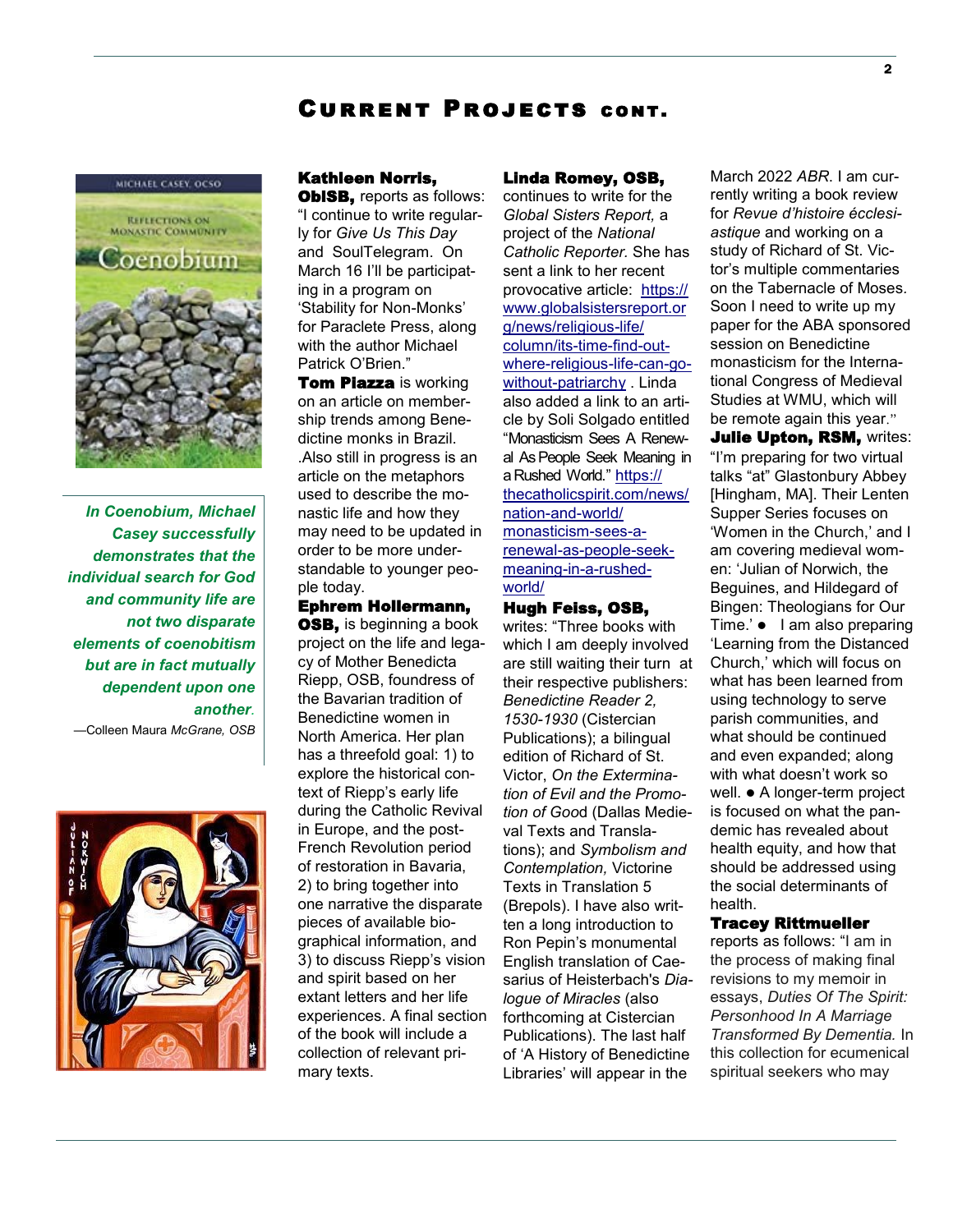# Current projects cont.

not be familiar with Benedictine monasticism, I explore the practice of wisdom in three "disciplines": Benedictine monasticism; the reading and writing of poetry; and the "Science of Safety" (The Polyvagal Theory by Stephen Porges, which I think of as "the neurobiology of trust"). These disciplines' practices are helping us live within chasms of grief mingled with the graces of joy and serenity, with a commitment to healing and renewal for us as individuals and as a married couple. ⚫ I am also involved with *Being Benedictine in the 21st Century,*  a networking effort initiated and led by Judith Valente, OblSB, Linda Romey, OSB, and Judith Sutera, OSB. This networking is based on conversations with all the

Benedictine constituencies including professed monastics, oblates, staff, seekers and others drawn to Benedictine spirituality about how to address the needs of the current times with our Benedictine values. With their guidance, I am exploring the feasibility of facilitating a circle on "Reimagining Benedictine Healing Hospitality," online at Peer 2 Peer University. I want to clarify that we would not be talking about what we know today as "health care." Instead, we would imagine a deeper and broader conception of "healing," and how Benedictine hospitality in the 21st Century might embrace what is valuable in the science of healthcare, while also drawing on spir ituality, the arts, and "the and communities' minds, hearts, and the 'neurobio-

logy of trust,' to nurture the healing/changing of individuals' and communities' minds, hearts, and embodied actions/ reactions at conscious, subconscious, and autonomic levels."

Judith Valente **OblSB** spent December through March in Italy as part of her research on a book about the contemplative aspects of Italian life. She also has been asked to review the personal papers of the great peace activist and Pax Christi USA co-founder Eileen Egan with a view toward writing a book about Eileen, who was St. Teresa of Calcutta's traveling partner, a close friend of Dorothy Day, and an instrumental voice in convincing the U.N. and the Second Vatican

Council to recognize conscientious objection to war as a fundamental right. Judith has also been leading a series of talks on Zoom on the wisdom writings of Thomas Merton for the St. Mary Monastery (Rock Island IL) Merton study group. She and Patricia Pickett OblSB (St. Benedict Monastery, MN) led an online retreat in March for the Sophia Spirituality Center on "Our Great African American Spiritual Teachers," focusing on the writings of Howard Thurman and Sister Thea Bowman.



# **PUBLICATIONS**

Feiss, Hugh, OSB. "A History of Benedictine Libraries and Their Afterlives: *Part One,*" *ABR* 72:4 (December 2021), 368-383.

McGrane, Colleen Maura, OSB. "Two Carolingian Monks on the Fourth Step of Humility," *ABR* 72:4 (December 2021), 384-395.

Book Review: *Carolingian Commentaries on the Apocalypse by Theodulf and Smaragdus, trans. texts and intro.,* by Francis X. Gumerlock (Kalamazoo, MI: Medieval Institute Publications, 2019), in *ABR* 72:4 (December 2021), 467-469.

- Norris, Kathleen. Book Review: *Deep Unto Deep, by David Hodges, OCSO.* Wales: Caldey Abbey, 2020, and *Poems and Counsels on Prayer and Contemplation* by Dame Gertrude More, ed. and intro. By Jacob Riyeff. Leominster, UK: Gracewing, 2020, in *ABR* 72:4 (December 2021), 469-471.
- Swan, Laura, OSB. Book Review: *Addressing Women in Early Medieval Religious Texts,* by Kathryn Maude. Cambridge: D.S. Brewer, 2021, in *Magistra* 27, no. 2 (Winter 2021), 93-95.
- Sutera, Judith, OSB. Book Review: *The "Breviary of Fire": Letters by Mother Mechtilde of the Blessed Sacrament,*  trans. by an Oblate of Silverstream Priory. Brooklyn: Angelico Press, 2021, in *Magistra* 27, no. 2 (Winter 2021), 95-97.

Book Review: *Religious Hair Display and Its Meaning by William C. Innes, Jr. Switzerland: Springer Nature,* 2021, in *Magistra* 27, no. 2 (Winter 2021), 97-98.

\_\_\_\_\_\_\_\_\_\_\_\_\_\_\_\_Book Review: *The Spirituality of Countess Matilda of Tuscany* by Penelope Nash*.* Bologna: Patron Editore, 2021, in *Magistra* 27, no. 2 (Winter 2021), 98-99.

\_\_\_\_\_\_\_\_\_\_\_\_\_\_\_\_Book Review: *Desire, Darkness and Hope*: *Engaging the Thought of Constance FitzGerald*, eds. Laurie Cassidy and M. Shawn Copeland. Collegeville: Liturgical Press Academic, 2021, in *Magistra* 27, no. 2 (Winter 2021), 99-100. Valente, Judith. Book Review: "A New Silence: Spiritual Practices and Formation for the Monk Within, by Beverly Lanzetta. Sebastopol, CA: Blue Sapphire Books, 2020, in *ABR* 72:4 (December 2021), 475-477.